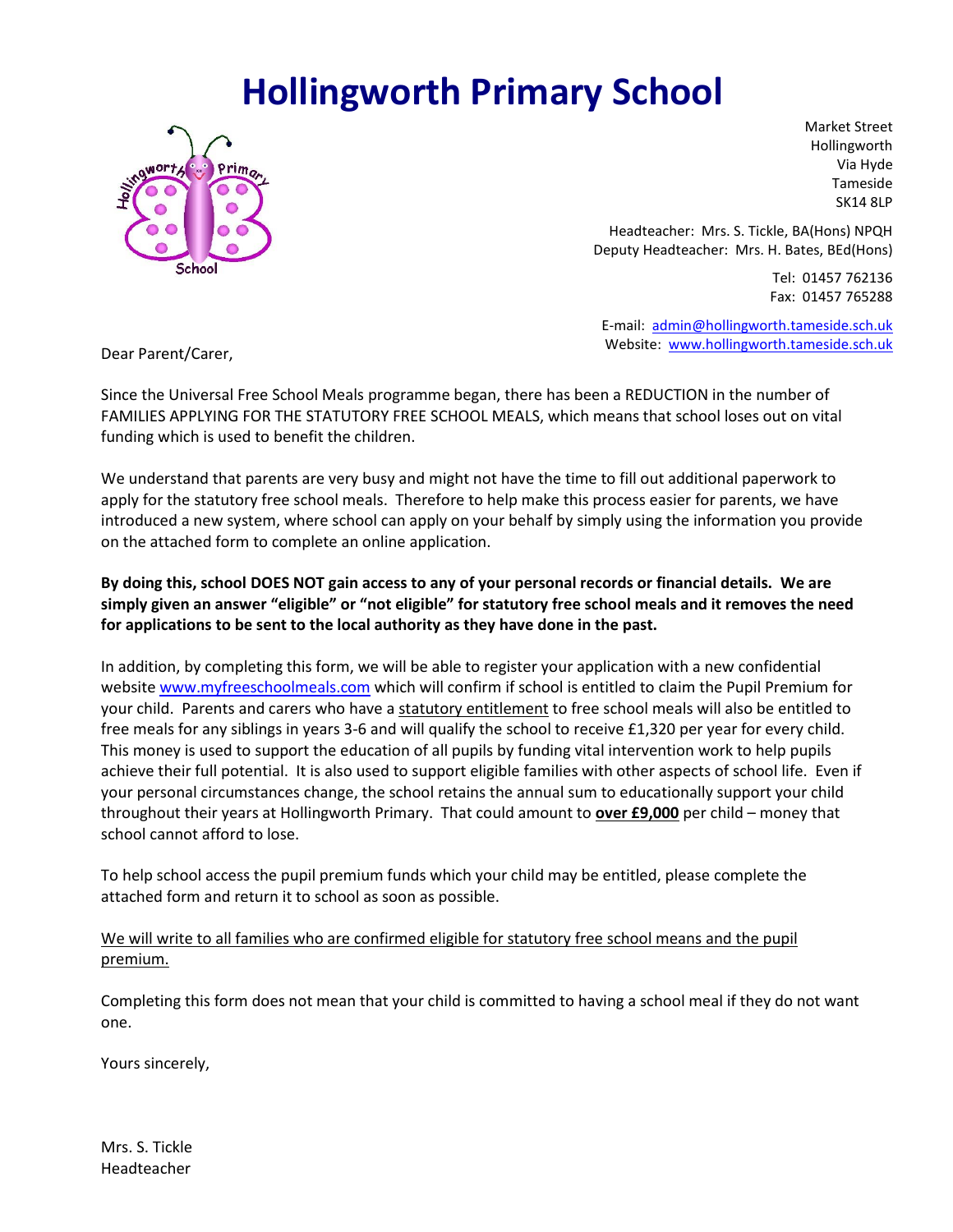# **Hollingworth Primary School**



Market Street Hollingworth Via Hyde Tameside SK14 8LP

Headteacher: Mrs. S. Tickle, BA(Hons) NPQH Deputy Headteacher: Mrs. H. Bates, BEd(Hons)

> Tel: 01457 762136 Fax: 01457 765288

E-mail: [admin@hollingworth.tameside.sch.uk](mailto:admin@hollingworth.tameside.gov.uk) Website: [www.hollingworth.tameside.sch.uk](http://www.hollingworth.tameside.sch.uk/)

### **PUPIL PREMIUM & FREE SCHOOL MEAL APPLICATION**

*Please read carefully. All applicants must complete sections A and B.*

#### **ELIGIBILITY**

Free School Meals are available only to children whose parents/guardians are in receipt of the following benefits:

- Income Support
- Income-based Job Seekers Allowance
- Income-related Employment Support Allowance
- Support under Part VI of the Immigration and Asylum Act 1999
- Child Tax Credit, provided they are not entitled to Working Tax Credit and have an annual income as assessed by HM Revenue and Customs, that does not exceed £16,190
- Guarantee element of State Pension Credit

#### **ABOUT YOUR CHILD/CHILDREN**

| <b>Child's Last Name</b> | <b>Child's First Name</b> |  | Child's Date of Birth   Name of School |
|--------------------------|---------------------------|--|----------------------------------------|
|                          |                           |  |                                        |
|                          |                           |  |                                        |
|                          |                           |  |                                        |
|                          |                           |  |                                        |

#### **PARENT/GUARDIAN DETAILS**

|                                        | <b>Parent/Guardian 1</b> |           |  |  | <b>Parent/Guardian 2</b> |  |  |  |           |  |  |  |  |  |  |
|----------------------------------------|--------------------------|-----------|--|--|--------------------------|--|--|--|-----------|--|--|--|--|--|--|
| <b>Last Name</b>                       |                          |           |  |  |                          |  |  |  |           |  |  |  |  |  |  |
| <b>First Name</b>                      |                          |           |  |  |                          |  |  |  |           |  |  |  |  |  |  |
| <b>Date of Birth</b>                   |                          |           |  |  |                          |  |  |  |           |  |  |  |  |  |  |
| <b>National Insurance Number</b>       |                          |           |  |  |                          |  |  |  |           |  |  |  |  |  |  |
| <b>National Asylum Support Service</b> |                          |           |  |  |                          |  |  |  |           |  |  |  |  |  |  |
| Number (NASS) (if applicable)          |                          |           |  |  |                          |  |  |  |           |  |  |  |  |  |  |
| <b>Daytime Telephone Number</b>        |                          |           |  |  |                          |  |  |  |           |  |  |  |  |  |  |
| <b>Mobile Number</b>                   |                          |           |  |  |                          |  |  |  |           |  |  |  |  |  |  |
| <b>Email Address</b>                   |                          |           |  |  |                          |  |  |  |           |  |  |  |  |  |  |
| <b>Address</b>                         |                          |           |  |  |                          |  |  |  |           |  |  |  |  |  |  |
|                                        |                          |           |  |  |                          |  |  |  |           |  |  |  |  |  |  |
|                                        |                          |           |  |  |                          |  |  |  |           |  |  |  |  |  |  |
|                                        |                          |           |  |  |                          |  |  |  |           |  |  |  |  |  |  |
|                                        |                          | Postcode: |  |  |                          |  |  |  | Postcode: |  |  |  |  |  |  |

### **PLEASE TURN OVER AND COMPLETE THE DECLARATION**